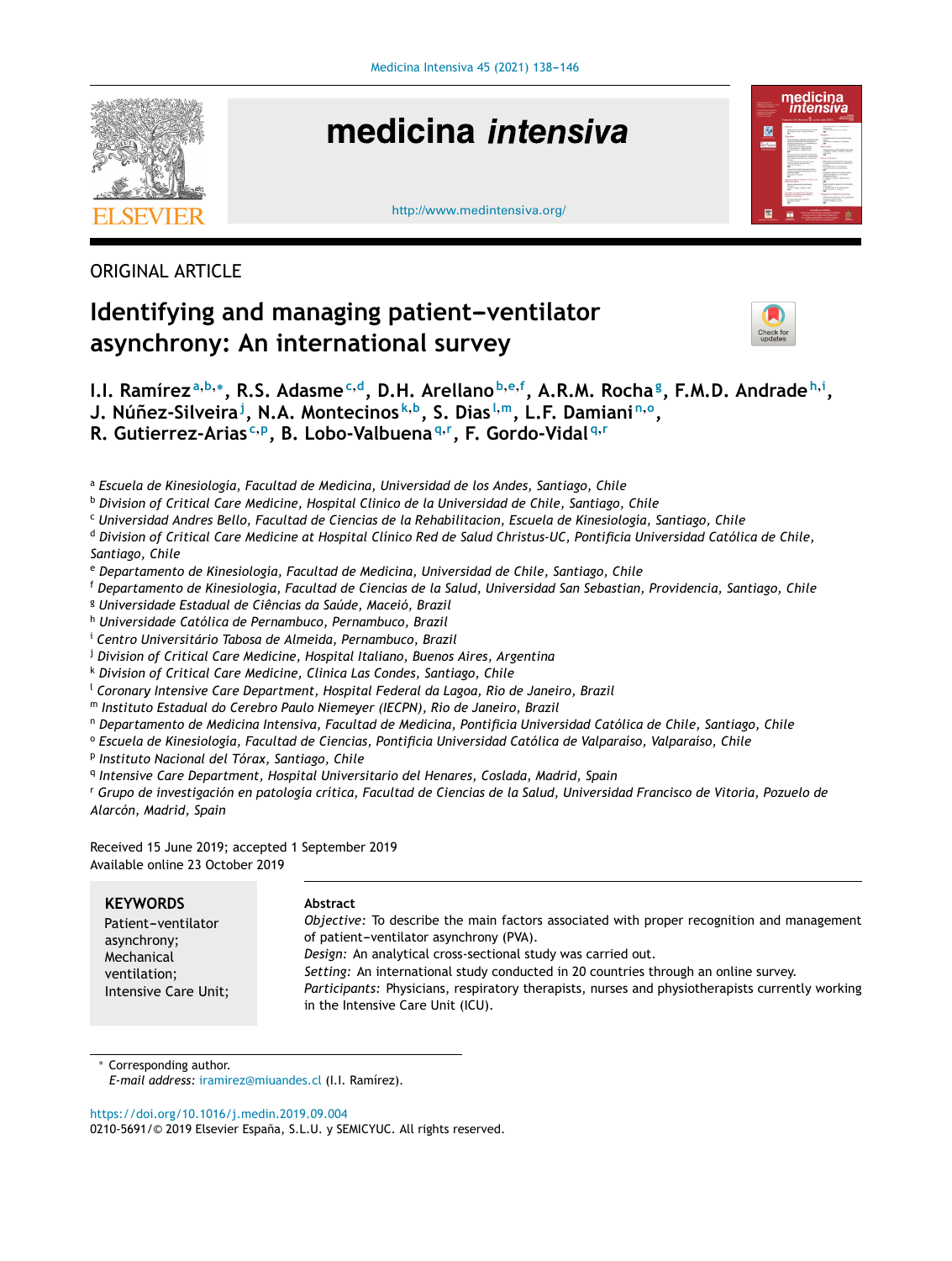#### Patient-ventilator interaction

**PALABRAS CLAVE** 

paciente-ventilador;

Unidad de cuidados

paciente-ventilador

Asincronía

Ventilación mecánica;

intensivos; Interacción

#### *Main variables of interest:* Univariate and multivariate logistic regression models were used to establish associations between all variables (profession, training in mechanical ventilation, type of training program, years of experience and ICU characteristics) and the ability of HCPs to correctly identify and manage 6 PVA.

*Results:* A total of 431 healthcare professionals answered a validated survey. The main factors associated to proper recognition of PVA were: specific training program in mechanical ventilation (MV) (OR 2.27; 95%Cl 1.14-4.52;  $p = 0.019$ ), courses with more than 100 h completed (OR 2.28; 95%CI 1.29-4.03;  $p = 0.005$ ), and the number of ICU beds (OR 1.037; 95%CI 1.01-1.06; *p* = 0.005). The main factor influencing the management of PVA was the correct recognition of 6 PVAs (OR 118.98; 95%CI 35.25-401.58;  $p < 0.001$ ).

*Conclusion:* Identifying and managing PVA using ventilator waveform analysis is influenced by many factors, including specific training programs in MV, the number of ICU beds, and the number of recognized PVAs.

© 2019 Elsevier España, S.L.U. y SEMICYUC. All rights reserved.

**Identificación y manejo de la asincronía paciente-ventilador: encuesta internacional**

#### **Resumen**

*Objetivo:* Describir los factores asociados al correcto reconocimiento y manejo de la asincronía paciente-ventilador (APV).

*Diseno: ˜* Estudio analítico transversal.

*Ámbito:* Estudio internacional realizado en 20 países mediante una encuesta a través de Internet.

*Participantes:* Médicos, terapeutas respiratorios, enfermeras/os y fisioterapeutas que trabajan actualmente en unidades de cuidados intensivos (UCI).

*Principales variables de interés:* Se utilizó un análisis uni y multivariado para describir la asociación entre todas las variables (profesión, formación en ventilación mecánica, tipo de programa de formación, años de experiencia y características de la UCI en la cual trabajan los profesionales) con la correcta identificación y manejo de 6 APV.

*Resultados:* Un total de 431 profesionales respondieron una encuesta validada previamente. Los factores asociados a una correcta identificación de 6 APV fueron: haber completado un programa de formación específico sobre ventilación mecánica (OR: 2,27; IC 95%: 1,14-4,52; p = 0,019), programa de formación con más de 100 h (OR: 2,28; IC 95%: 1,29-4,03; p = 0,005) y el número de camas de UCI (OR: 1,037; IC 95%: 1,01-1,06; p = 0,005). El principal factor asociado a un adecuado manejo de la APV fue la correcta identificación de 6 APV (OR: 118,98; IC 95%: 35,25-401,58; p < 0,001).

*Conclusiones:* La identificación y el manejo de la asincronía paciente-ventilador, mediante el análisis de las curvas del ventilador está influenciada por programas de formación, específicos sobre ventilación mecánica, el número de camas de la UCI y el número de asincronías identificadas correctamente.

© 2019 Elsevier España, S.L.U. y SEMICYUC. Todos los derechos reservados.

#### **Introduction**

Patient-ventilator asynchrony (PVA) is a common phenomenon that occurs in a significant percentage (25%) of mechanically ventilated patients.<sup>[1](#page-8-0)</sup> PVA is defined as "a lack of coordination between two events (initiation of the patient's effort and the mechanical ventilator assistance) that are supposed to occur at the same time."<sup>[2](#page-8-0)</sup> The lack of coordination between these two events has a negative impact on patient's outcome such as longer duration of mechanical ventilation  $(MV)^3$  $(MV)^3$  and higher hospital and ICU mortality.[4,5](#page-8-0)

Accurate detection of PVA is challenging at the bedside. Inspection of pressure/time and flow/time waveforms, displayed at the mechanical ventilator screen, is the most common available way to identify different types of PVA.[6](#page-8-0) However, this method has shown to be neither accurate nor sensitive. For instance, in a recent observational study conducted for our group, only 21% of total healthcare professionals (HCPs) included were able to proper iden-tify different types of PVA.<sup>[7](#page-8-0)</sup> In addition, Colombo et al.,<sup>[8](#page-8-0)</sup> observed that the ability of intensive care unit physicians to recognize PVA was low and decreased at higher prevalence when breath by breath analysis was performed.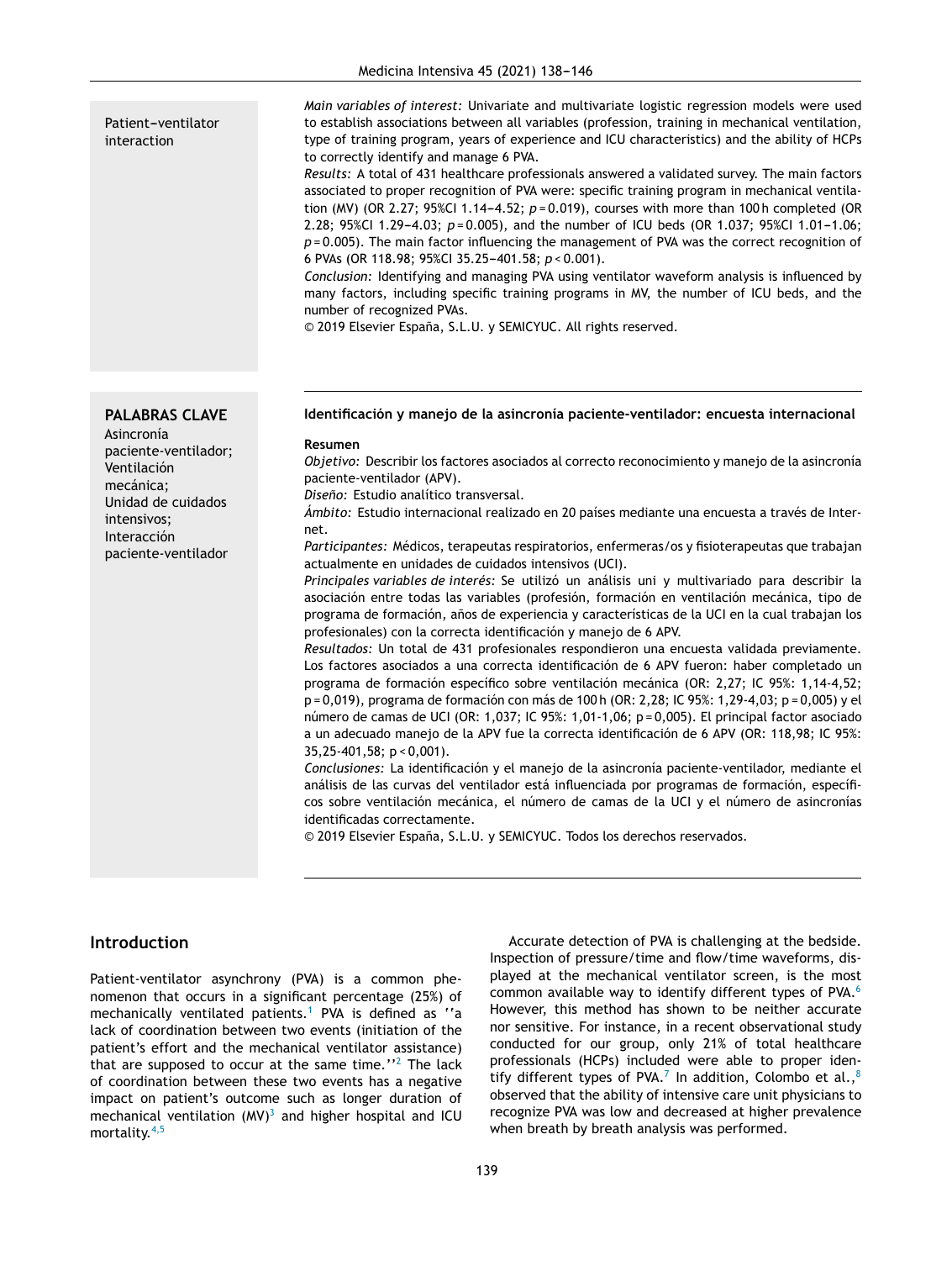Currently, few studies support the idea that expertise and specific training in MV are able to increase the ability of HCPs to identify PVA. $^{7,9}$  $^{7,9}$  $^{7,9}$  The latter becomes an important fact to consider since some types PVA (e.g. reverse triggering) are very difficult to recognize and require specific training and clinical experience.<sup>[10](#page-8-0)</sup> Further, to the best of our knowledge, there are no reports describing other factors that may potentially affect the ability to recognize and manage different types of PVA such as type of training program in mechanical ventilation, type of Intensive Care Unit (ICU), number of ICU beds, number of mechanically ventilated patients, profession or academic degree, and years of experience. Therefore, we aimed to describe the association between all the previously mentioned variables with the ability of HCPs to identify and manage different types of PVA using waveform analysis.

#### **Material and methods**

The study was approved by the Ethics Committee of the Hospital Clinico Universidad de Chile (file number 1006/18).

#### **Subjects and study design**

We conducted an analytical cross-sectional international study in which an online survey was designed in two languages (Spanish and English) using Google forms (Google LLC. Mountain View, CA, USA). The survey was distributed in different countries through an online link. The online link was posted on three major websites dedicated to MV, and also sent by email to HCPs affiliated to Intensive Care Medicine Societies from Chile, Brazil and Spain. The Chilean Intensive Care Society send the survey to physicians, nurses and physiotherapists. The Brazilian Society send the survey only to physiotherapists and the Spanish Society only to physicians. It is important to mention that in most Latin American countries physiotherapists and nurses are specially trained in MV (as respiratory therapist and physicians), which is the reason why they were included in the study.

#### **Survey**

The survey included a description of the topic, the main goals of it, a disclaimer that all information provided by HCPs would remain anonymous and 22 questions. The multiple-choice and written questions that HCPs had to answer in the survey were: (1) email address, (2) profession (respiratory therapist, physician, nurse, physiotherapist), (3) country, (4) years of experience, (5) Have you completed successfully at least one course focused on mechanical ventilation with a specific curriculum that included patient-ventilator asynchrony (yes, no), (6) type of training (Course, MSc, PhD, Clinical Internship), (7) number of hours dedicated to the course that included the PVA topic, (8) type of ICU in which the HCP works (medical ICU (MICU), surgical ICU (SICU), coronary (ICU), pediatric ICU (PICU), neonatal (NICU)); (allowance of more than 1 answer in this question), (9) number of beds available in the ICU and (10) number of mechanically ventilated patients in the ICU.

From question 11 to 22, the survey was related to identification and management of different types of PVA based on six different videos displaying the pressure/time and flow/time waveforms. All PVA videos were recorded from a Puritan Bennett 840 mechanical ventilator (Covidien. Carlsbad, CA, USA) connected to a test lung. For each video, there was a multiple-choice question (MCQ) regarding identification of the displayed asynchrony and another MCQ regarding the management of PVA. Possible choices for the identification questions were: (a) double triggering, (b) auto triggering, (c) ineffective effort, (d) flow starvation (flow asynchrony), (e) premature cycling, (f) delayed cycling, and (g) overshooting. Possible choices regarding PVA management were: (a) Switch to a pressure controlled ventilatory mode, (b) Increase inspiratory time from 0.80 s to 1.20 s, (c) Modify rise time from 50 ms to 150 ms, (d) Modify the inspiratory trigger sensitivity from 8 L/min to 2 L/min, (e) Decrease inspiratory time from 1.20s to 0.80s, and (f) Inflate cuff from 10 mmHg to 25 mmHg.

#### **Definitions and events of interest**

Proper identification and management of different type of PVA was based on experts' answers. Each video was validated by 10 experts in the field of MV with an inter-observer agreement of 100%. The number of correctly recognized and managed PVA (0-6 PVA) by HPCs was obtained.

The different types of PVA were defined as following: double-triggering was defined as ''2 consecutive inspirations occurring within an interval of less than half of the mean inspiratory time.''[11](#page-8-0) Autotriggering as ''a delivery of a breath that is neither scheduled (based on the set respiratory frequency) nor initiated by the patient.''[11](#page-8-0) Ineffective effort as ''patient efforts that are not sensed by the ventilator.''[11](#page-8-0) Flow starvation (flow asynchrony) as ''the PVA that occurs when gas delivery fails to meet patient's flow demand.''[12](#page-8-0) Premature cycling as a type of PVA that occurs ''when the patient's neural inspiratory time exceeds the ventilator inspiratory time."<sup>[11](#page-8-0)</sup> Delayed cycling as "type of PVA that occurs when the ventilator inspiratory time exceeds the patients neural inspiratory time."<sup>[11](#page-8-0)</sup> Overshooting as ''type of PVA that occurs because of an exaggerated delivery of inspiratory flow.''[13](#page-8-0)

Professionals were further categorized according to previous training in MV (trained and non-trained) defined based on our previous study<sup>[7](#page-8-0)</sup> as: "HCPs who had successfully completed at least one course entirely focused on mechanical ventilation from a formal educational institution (university or college) and with a specific curriculum that included modes of mechanical ventilation, patient-ventilator synchrony, and ventilator waveform analysis among the topics.'' Type of training programs were also categorized as courses completed with less than 100 h (courses < 100 h), courses completed with 100 h or more (courses > 100 h), Master degree (MSc), Doctorate degree (PhD) or clinical internship), type of ICU where HCPs worked (MICU,SICU,CICU,PICU,NICU), profession (physiotherapist, physician, respiratory therapist, nurse).

Years of experience, number of ICU beds and the percentage of mechanically ventilated patients (% MV patients) at the ICU were considered continuous variables.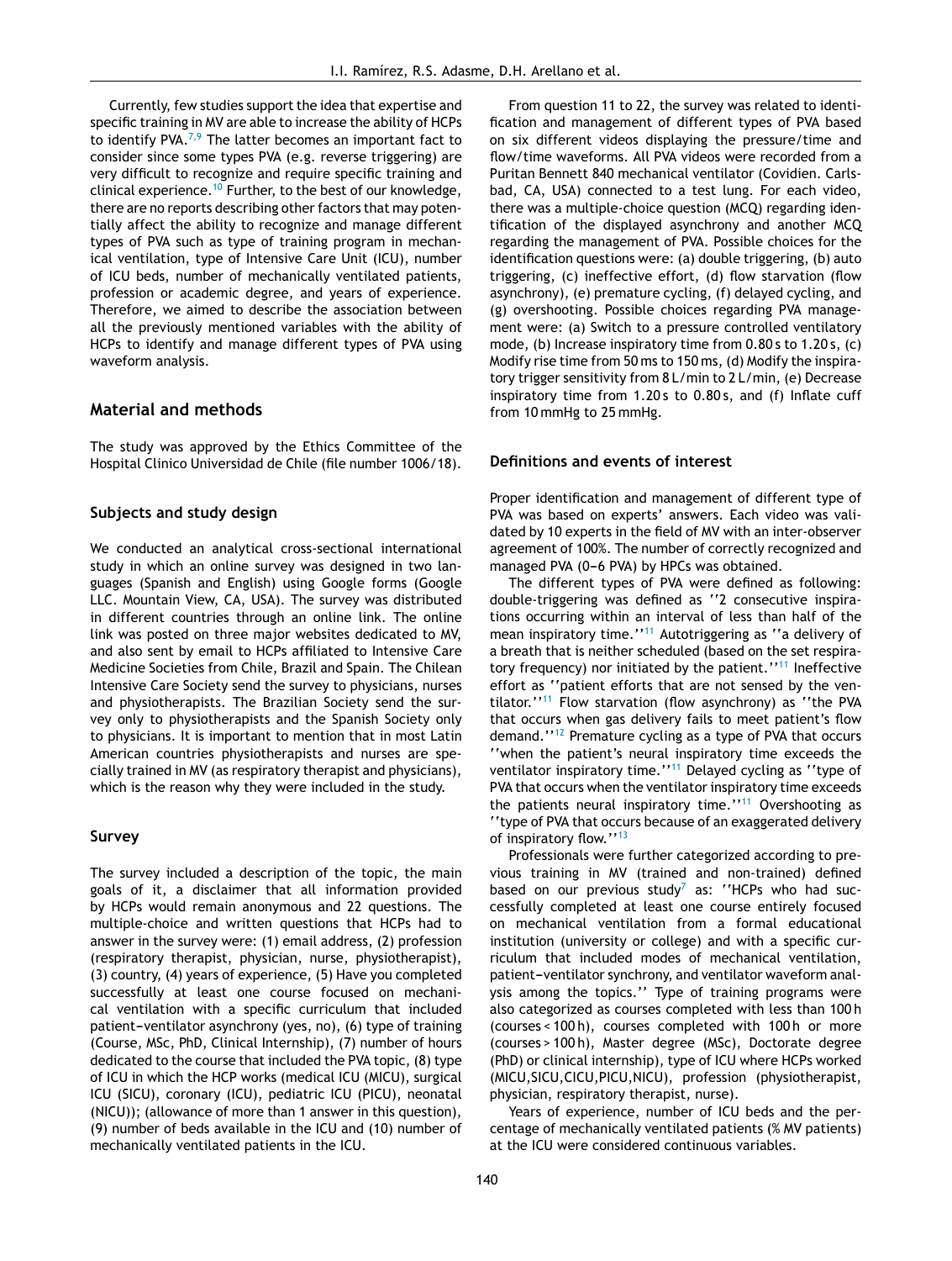

**Figure 1** Distribution of HCPs, that answer the survey, according to country.

The percentage of mechanically ventilated patients was defined as the reported number of mechanically ventilated patients/reported number of ICU beds  $\times$  100%.

#### **Statistical analysis**

Absolute and relatives (%) values were used for qualitative nominal variables. Median and interquartile range [p50 (p25 − p75)] were used to express non normal, continuous and ordinal distribution variables. Whilst, arithmetic mean and standard deviation were used  $[X \pm SD]$  for normal distribution variables. To describe and explore the association between all variables and proper PVA recognition and management, univariate and multivariate logistic regression models were used. Identifying 6 PVA was considered the outcome variable. The proper management of 6 PVA was, also, considered the outcome variable. Association between the number of, correctly identified, PVA, and proper PVA management was also studied. Odds ratio (OR), 95% confidence interval (95%CI) and *p*-value were reported for all analysis. For multivariate analysis we also reported the area under the curve (AUC) of the receiver operator curve (ROC). A *p*-value of <0.05 and a 95% CI was considered statistically significant for all analysis. The group of nurses was considered the reference category for HCPs. Models were adjusted by years of experience and profession. STATA 15.1 SE (StataCorp, College Station, TX, USA) was use for all data analysis.

#### **Results**

A total of 431 HCPs, including 252 physiotherapists (58.5%), 112 physicians (26.0%), 36 respiratory therapists (8.4%), and 31 nurses (7.2%) from 20 different countries answered the survey. Distribution of HCPs according to country is summarized in Fig. 1.

A total of 103 HCPs (23.9%) completed the survey using the link provided by the Intensive Care Societies, whereas 328 HCPs (76.1%) answered the survey using the link provided by the online websites. A total of 150 surveys invitations were sent, in total, by the Intensive Care Societies which means that the response rate was 68.6% (103 HCPs).

The median years of experience working in the ICU were 5 (2-10). A successfully completed training program in MV, with a specific curriculum that included PVA among the topics, was reported by 307 HCPs (71.2%). Median duration of training programs was  $22 h$  (12-50). The distribution of HCPs according to the type of training program variables was: courses < 100 h were completed by 250 HCPs (58.0%), courses > 100 h by 81 HCPs (18.8%), MSc degree by 11 HCPs (2.6%), PhD degree by 6 HCPs (1.4%), and Clinical Internship by 65 HCPs (15.1%).

The distribution of HCPs according to the type of ICU where they worked was 340 HCPs (78.9%) working at a Medical ICU, 171 HCPs (39.7%) at a Surgical ICU, 109 HCPs (25.3%) at a Coronary ICU, 50 HCPs (13.7%) at a Pediatric ICU and 35 HCPs (8.1%) working at a Neonatal ICU.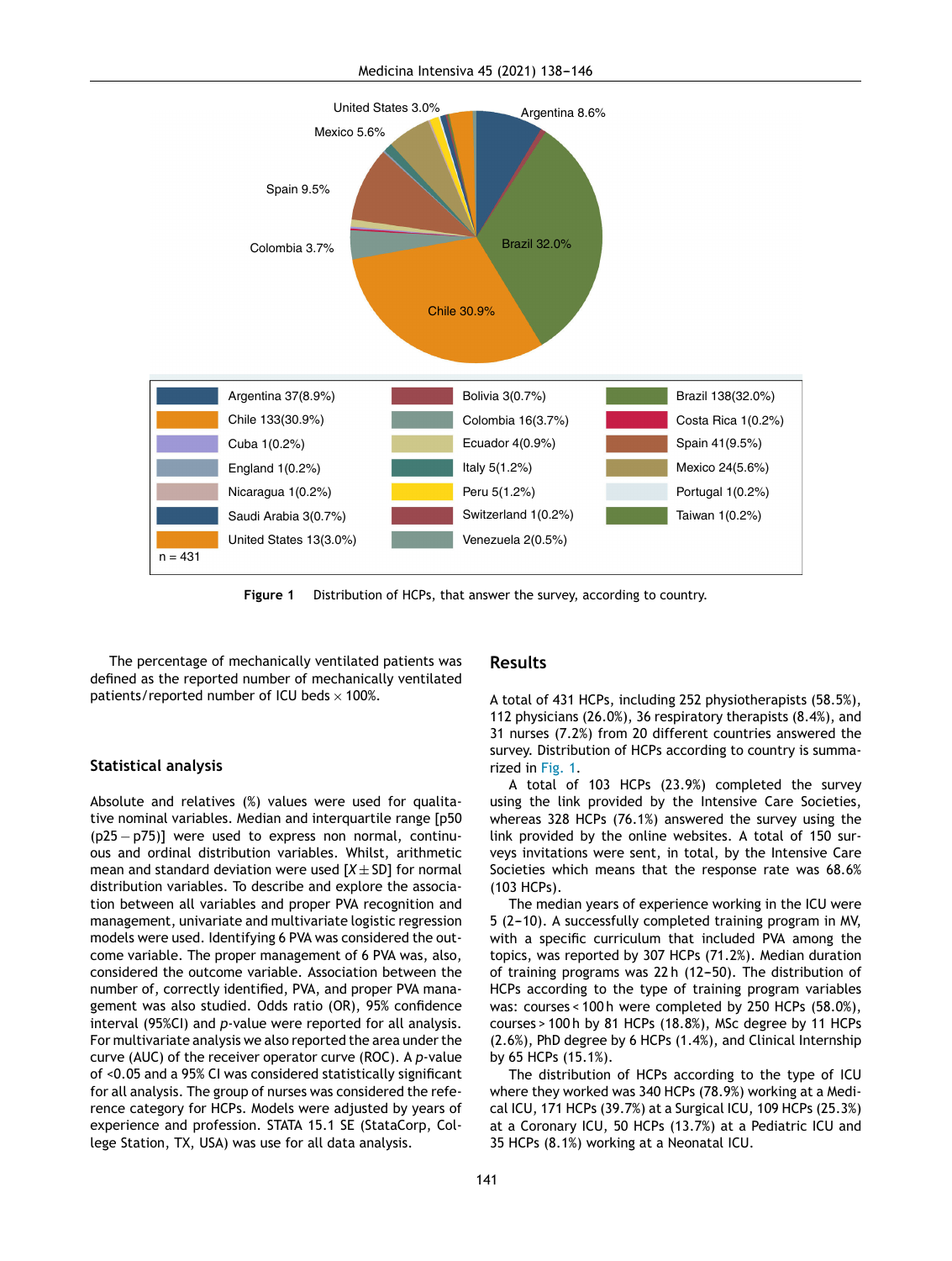| Variables                        | <b>OR</b> | [95% CI]         | p-Value   |
|----------------------------------|-----------|------------------|-----------|
| Profession                       |           |                  |           |
| Physiotherapist                  | 2.728     | $[0.8 - 9.3]$    | 0.109     |
| Physician                        | 2.029     | $[0.56 - 7.34]$  | 0.281     |
| Respiratory therapist            | 1.167     | $[0.24 - 5.67]$  | 0.848     |
| Nurse                            | 1         | <b>NA</b>        | <b>NA</b> |
| Years of experience              | 1.022     | $[0.99 - 1.05]$  | 0.16      |
| Training in MV                   | 2.860     | $[1.49 - 5.48]$  | 0.002     |
| Type of training                 |           |                  |           |
| Course of <100 h completed       | 1.223     | $[0.75 - 1.99]$  | 0.42      |
| Course of >100 h completed       | 2.991     | $[1.75 - 5.12]$  | < 0.001   |
| Master degree                    | 5.262     | $[1.57 - 17.68]$ | 0.007     |
| Doctorate degree                 | 0.824     | $[0.1 - 7.15]$   | 0.861     |
| Clinical internship              | 1.913     | $[1.05 - 3.48]$  | 0.034     |
| Characteristics and types of ICU |           |                  |           |
| Number of beds                   | 1.037     | $[1.01 - 1.06]$  | 0.005     |
| % MV patients                    | 1.021     | $[0.98 - 1.06]$  | 0.318     |
| <b>MICU</b>                      | 0.896     | $[0.5 - 1.59]$   | 0.706     |
| <b>SICU</b>                      | 1.690     | $[1.05 - 2.73]$  | 0.032     |
| <b>CICU</b>                      | 1.760     | $[1.05 - 2.94]$  | 0.031     |
| PICU                             | 1.198     | $[0.61 - 2.34]$  | 0.596     |
| <b>NICU</b>                      | 1.036     | $[0.44 - 2.46]$  | 0.937     |
|                                  |           |                  |           |

<span id="page-4-0"></span>**Table 1** Factors associated with proper recognition of 6 PVA using Univariate Logistic Regression Analysis.

Nurses were considered the reference category. MV: Mechanical ventilation; ICU: Intensive care unit; % MV patients: percentage of mechanically ventilated patients; MICU: Medical Intensive Care Unit; SICU: Surgical Intensive care unit; CICU: Coronary Intensive Care Unit; PICU: Pediatric Intensive Care Unit; NICU: Neonatal Intensive Care Unit; OR: Odds Ratio; 95% CI: 95% confidence interval; NA: not applicable.

**Table 2** Factors associated with proper recognition of 6 PVA using Multivariate Logistic Regression Analysis.

| Variables                  | 0R    | [95% CI]        | <i>p</i> -Value |
|----------------------------|-------|-----------------|-----------------|
| Training in MV             | 2.273 | $[1.14 - 4.52]$ | 0.019           |
| Course of >100 h completed | 2.281 | $[1.29 - 4.03]$ | 0.005           |
| Number of beds             | 1.037 | $[1.01 - 1.06]$ | 0.008           |
| <b>AUC ROC 0.6746</b>      |       |                 |                 |

MV: Mechanical Ventilation; PVA: Patient-Ventilator Asynchronies; AUC ROC: Area under the ROC Curve; OR: Odds Ratio; 95% CI: 95% confidence interval.

The median number of beds per unit was 12 beds  $(10-19)$ and the percentage of mechanically ventilated patients was 50% (37.5-66.7) per unit.

#### **Identifying patient-ventilator asynchrony**

A median of 4 (2-5) PVA were correctly identified. Distribution of HCPs according to the number of correctly identified PVA was: eighty-four HCPs (19.5%) identified the 6 different types of PVA, 63 HCPs (14.6%) identified 5 PVA, 98 HCPs (22.7%) identified 4 PVA, 68 HCPs (15.8%) identified 3 PVA, 58 HCPs (13.5%) identified 2 PVA, 47 HCPs (10.9%) identified correctly 1 PVA, and 13 HCPs (3.0%) did not identify any PVA. Distribution of HCPs according to the type of PVA identified showed that 357 HCPs (82.8%) identified double triggering, 197 HCPs (45.7%) identified delayed cycling, 282 HCPs

(65.4%) identified auto triggering, 231HCPs (53.6%) identified flow starvation (flow asynchrony), 275 HCPs (63.8%) identified ineffective effort and 236 HCPs (54.8%) identified overshooting.

Univariate logistic regression model analysis showed a statistically significant association between specific training in MV [OR 2.86; 95% CI 1.49-5.48;  $p = 0.002$ ], courses > 100 h [OR 2.99; 95% CI 1.75-5.12;  $p < 0.001$ ], MSc [OR 5.26; 95% CI 1.57-17.68;  $p = 0.007$ ], clinical internship [OR 1.91; 95% CI 1.05-3.48; *p*=0.034], number of ICU beds [OR 1.03; 95% CI 1.01-1.06;  $p = 0.005$ ], HCPs working at the SICU [OR 1.69; 95% CI 1.05-2.73;  $p = 0.032$ ], CICU [OR 1.76; 95% CI 1.05-2.94;  $p = 0.031$ ] and the ability of HCPs to identify the 6 PVA correctly (see Table 1).

Multivariate logistic regression model, adjusted for profession and years of experience, showed that specific training in MV, courses > 100 h and number of ICU beds are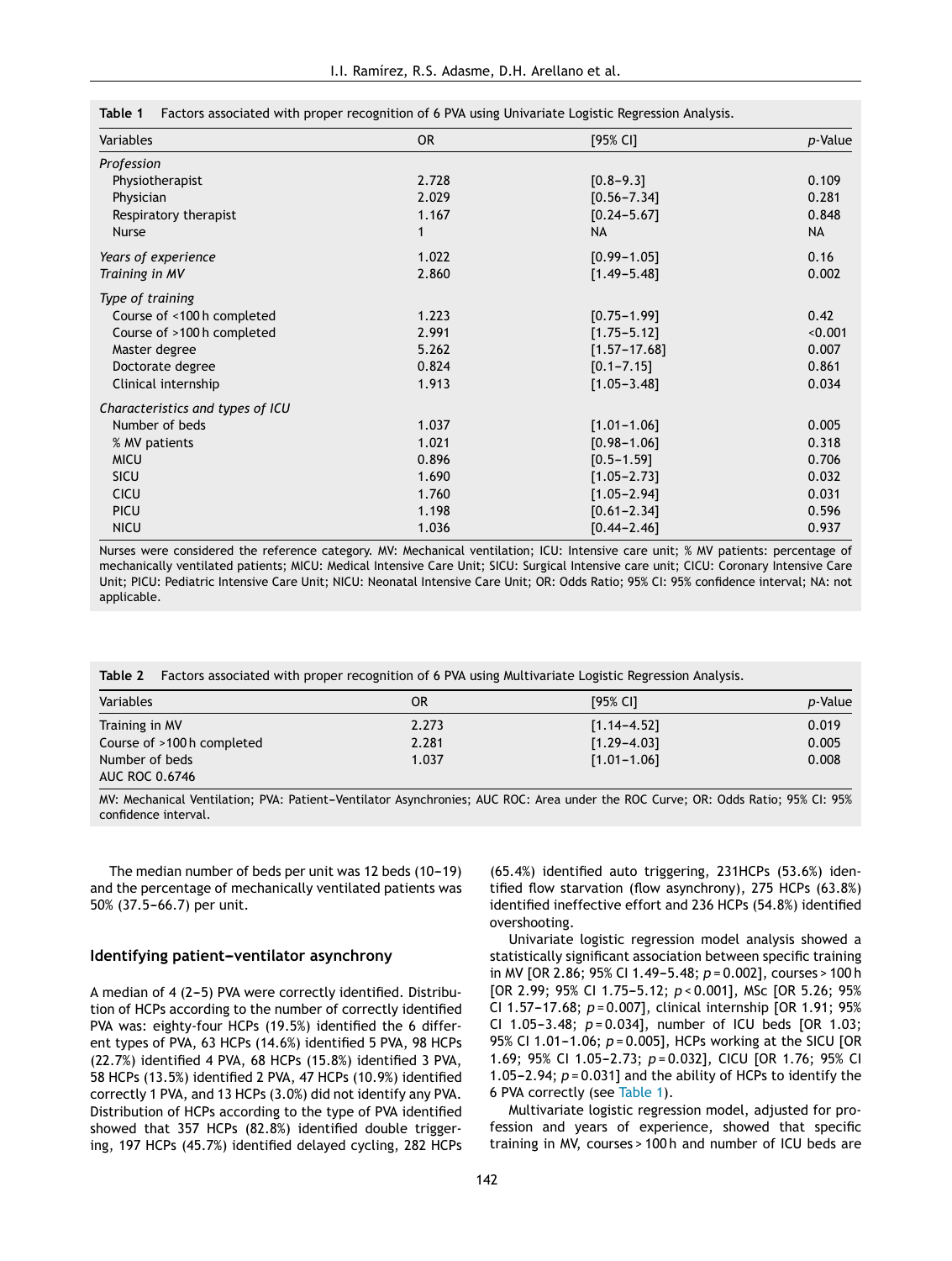<span id="page-5-0"></span>factors associated with the ability of HCPs to identify PVA properly (see [Table](#page-4-0) 2). Multivariate logistic regression analysis also showed an AUC ROC of 0.67 (Fig. 2).

#### **Managing patient-ventilator asynchrony**

A median of  $3$  (2-4) PVA were managed correctly by HCPs. The 6 types of PVA were managed correctly by 54 HCPs (12.5%), 45 HCPs (10.4%) managed 5 PVA, 70 HCPs (16.2%) managed 4 PVA, 73 HCPs (16.9%) managed 3 PVA, 92 HCPs (21.3%) managed 2 PVA, 60 HCPs (13.9%) managed 1 PVA and 37 HCPs (8.9%) did not solve any PVA. Distribution of HCPs according to the type of correctly managed PVA showed that 265 HCPs (61.5%) managed double triggering correctly, 237 HCPs (55.0%) delayed cycling, 181 HCPs (42.9%) auto triggering, 188 HCPs (43.6%) flow starvation (flow asynchrony), 254 HCPs (58.9%) ineffective effort, and 168 HCPs (39.0%) overshooting.

Univariate logistic regression analysis showed a statistically significant association between the ability of HCPs to manage PVA, properly, with courses > 100 h [OR 2.49;



**Figure 2** Graph from multivariate logistic regression model analysis for, proper, recognition of 6 PVA.

| Variables                          | <b>OR</b> | [95% CI]                                                                                                                                                                                                                                                                                                                                                                                                                                                                                                                                                                                             | p-Value   |
|------------------------------------|-----------|------------------------------------------------------------------------------------------------------------------------------------------------------------------------------------------------------------------------------------------------------------------------------------------------------------------------------------------------------------------------------------------------------------------------------------------------------------------------------------------------------------------------------------------------------------------------------------------------------|-----------|
| Profession                         |           |                                                                                                                                                                                                                                                                                                                                                                                                                                                                                                                                                                                                      |           |
| Physiotherapist                    | 5.492     | $[0.73 - 41.47]$                                                                                                                                                                                                                                                                                                                                                                                                                                                                                                                                                                                     | 0.099     |
| Physician                          | 4.286     | $[0.54 - 33.95]$                                                                                                                                                                                                                                                                                                                                                                                                                                                                                                                                                                                     | 0.168     |
| Respiratory therapist              | 1.000     | $[\cdot]$                                                                                                                                                                                                                                                                                                                                                                                                                                                                                                                                                                                            | 0         |
| <b>Nurse</b>                       | 1.000     | <b>NA</b>                                                                                                                                                                                                                                                                                                                                                                                                                                                                                                                                                                                            | <b>NA</b> |
| Years of experience                | 1.023     | $[0.99 - 1.06]$                                                                                                                                                                                                                                                                                                                                                                                                                                                                                                                                                                                      | 0.215     |
| Training in MV                     | 1.907     | $[0.93 - 3.92]$                                                                                                                                                                                                                                                                                                                                                                                                                                                                                                                                                                                      | 0.079     |
| Type of training                   |           |                                                                                                                                                                                                                                                                                                                                                                                                                                                                                                                                                                                                      |           |
| Course of <100 h completed         | 1.267     | $[0.7 - 2.28]$                                                                                                                                                                                                                                                                                                                                                                                                                                                                                                                                                                                       | 0.431     |
| Course of >100 h completed         | 2.492     | $[1.33 - 4.67]$                                                                                                                                                                                                                                                                                                                                                                                                                                                                                                                                                                                      | 0.004     |
| Master degree                      | 6.310     | $[1.86 - 21.45]$                                                                                                                                                                                                                                                                                                                                                                                                                                                                                                                                                                                     | 0.003     |
| Doctorate degree                   | 1.404     | $[0.16 - 12.25]$                                                                                                                                                                                                                                                                                                                                                                                                                                                                                                                                                                                     | 0.759     |
| Clinical Internship                | 1.331     | $[0.63 - 2.8]$                                                                                                                                                                                                                                                                                                                                                                                                                                                                                                                                                                                       | 0.452     |
| Characteristics and Types of ICU   |           |                                                                                                                                                                                                                                                                                                                                                                                                                                                                                                                                                                                                      |           |
| Number of beds                     | 1.027     | $[1 - 1.06]$                                                                                                                                                                                                                                                                                                                                                                                                                                                                                                                                                                                         | 0.074     |
| % MV patients                      | 0.989     | $[0.98 - 1]$                                                                                                                                                                                                                                                                                                                                                                                                                                                                                                                                                                                         | 0.093     |
| <b>MICU</b>                        | 1.053     | $[0.52 - 2.13]$                                                                                                                                                                                                                                                                                                                                                                                                                                                                                                                                                                                      | 0.886     |
| SICU                               | 2.491     | $[1.39 - 4.46]$                                                                                                                                                                                                                                                                                                                                                                                                                                                                                                                                                                                      | 0.002     |
| CICU                               | 1.423     | $[0.77 - 2.65]$                                                                                                                                                                                                                                                                                                                                                                                                                                                                                                                                                                                      | 0.265     |
| PICU                               | 1.521     | $[0.72 - 3.22]$                                                                                                                                                                                                                                                                                                                                                                                                                                                                                                                                                                                      | 0.272     |
| <b>NICU</b>                        | 0.634     | $[0.19 - 2.15]$                                                                                                                                                                                                                                                                                                                                                                                                                                                                                                                                                                                      | 0.464     |
| Number of correctly identified PVA |           |                                                                                                                                                                                                                                                                                                                                                                                                                                                                                                                                                                                                      |           |
| 6                                  | 40.225    | $[11.79 - 137.26]$                                                                                                                                                                                                                                                                                                                                                                                                                                                                                                                                                                                   | < 0.001   |
| 5                                  | 2.147     | $[0.46 - 9.93]$                                                                                                                                                                                                                                                                                                                                                                                                                                                                                                                                                                                      | 0.328     |
| 4                                  | 1.000     | $[-]$                                                                                                                                                                                                                                                                                                                                                                                                                                                                                                                                                                                                | 0         |
| 3                                  | 1.000     | $[-]$                                                                                                                                                                                                                                                                                                                                                                                                                                                                                                                                                                                                | 0         |
| $\overline{2}$                     | 1.000     | [-]                                                                                                                                                                                                                                                                                                                                                                                                                                                                                                                                                                                                  | 0         |
|                                    | 1.000     | $\left[ -\right] % \begin{minipage}[b]{.45\linewidth} \centering \centerline{\includegraphics[width=0.45\linewidth]{Rashn10000.pdf}} \centerline{\includegraphics[width=0.45\linewidth]{Rashn10000.pdf}} \centerline{\includegraphics[width=0.45\linewidth]{Rashn10000.pdf}} \centerline{\includegraphics[width=0.45\linewidth]{Rashn10000.pdf}} \centerline{\includegraphics[width=0.45\linewidth]{Rashn10000.pdf}} \centerline{\includegraphics[width=0.45\linewidth]{Rashn10000.pdf}} \centerline{\includegraphics[width=0.45\linewidth]{Rashn10000.pdf}} \centerline{\includegraphics[width=0.4$ | 0         |
| $\mathbf 0$                        | 1.000     | $\left[ -\right] % \includegraphics[width=0.9\textwidth]{images/TrDiS-Architecture.png} % \caption{The first two different values of $d$-error of the estimators in the image. The left two different values of $d$-error of the input and the right two different values of $d$-error of the input.} \label{TrDiS-Architecture} %$                                                                                                                                                                                                                                                                  | $\pmb{0}$ |

**Table 3** Factors associated with proper management of 6 PVA using Univariate Logistic Regression Analysis.

Nurses were considered the reference category. MV: Mechanical ventilation; ICU: Intensive care unit; % MV patients: percentage of mechanically ventilated patients; MICU: Medical Intensive Care Unit; SICU: Surgical Intensive care unit; CICU: Coronary Intensive Care Unit; PICU: Pediatric Intensive Care Unit; NICU: Neonatal Intensive Care Unit. PVA: Patient-Ventilator Asynchronies. OR: Odds Ratio; 95% CI: 95% confidence interval; NA: not applicable.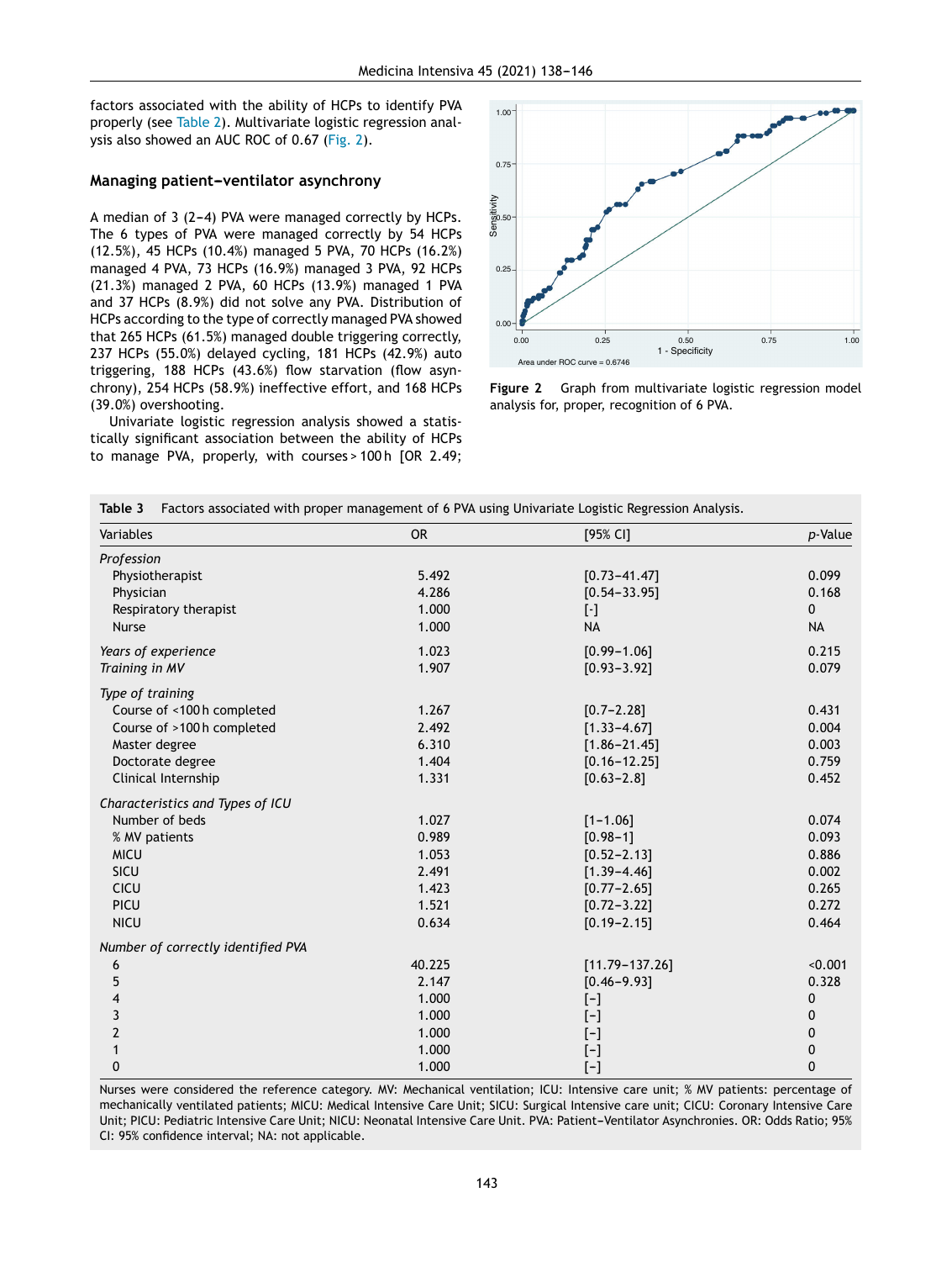**Table 4** Factors associated with proper management of 6 PVA using Multivariate Logistic Regression Model Analysis.

| Variables                                                     | OR               | [95% CI]                               | <i>p</i> -Value  |
|---------------------------------------------------------------|------------------|----------------------------------------|------------------|
| 6 PVA recognized<br>5 PVA recognized<br><b>AUC ROC 0.9094</b> | 118.982<br>6.350 | $[35.25 - 401.58]$<br>$[1.38 - 29.12]$ | < 0.001<br>0.017 |

PVA: Patient-Ventilator Asynchronies; AUC ROC: Area under the ROC Curve; OR: Odds Ratio; 95% CI: 95% confidence interval.



**Figure 3** Graph from multivariate logistic regression model analysis for, proper, management of 6 PVA.

95% CI 1.33-4.67;  $p = 0.004$ ], MSc degree [OR 6.31; 95% CI 1.86-21.45;  $p = 0.003$ ] and working at the SICU [OR 2.49; 95% CI 1.39-4.46;  $p = 0.002$ ]. Univariate logistic regression analysis also showed a statistically significant association between the number of PVA identified correctly (6 PVA) and the proper management of 6 PVA [OR 40.22; 95% CI 11.79-137.26;  $p < 0.001$ ] (see [Table](#page-5-0) 3).

Multivariate logistic regression analysis, adjusted for years of experience and profession, showed a statistically significant association between the ability of HCPs to recognize 5-6 PVA with proper management of PVA (see Table 4). An AUC ROC of 0.90 value was obtained (Fig. 3).

#### **Discussion**

The major findings of our study were: First, a specific training program in MV (course > 100 h, MSc, Clinical Internship) that includes PVA training, the number of available ICU beds and the type of ICU (SICU, CICU) are factors associated with a correct recognition of PVA. Several studies have mentioned the importance of training to assess and understand patient-ventilator interaction properly by using waveform analysis.<sup>[7,9,12,14](#page-8-0)</sup> A study conducted by Chacon et [a](#page-8-0)l., $9$  also showed that specific training is a key factor for proper PVA recognition. In their study 2 nurses were trained 2 h/day for 20 days to detect ineffective inspiratory efforts, during expiration, by observing respiratory mechanics and pressure/time and flow/time waveforms. After the specific training program, the 2 nurses were able to identified ineffective efforts as accurately as critical care experts in MV. Second, according to multivariate analysis a specific training program in MV and the number of ICU beds were factors that allowed HCPs to identify 67% of all PVA. Third, a specific training program in MV (course > 100 h, MSc), type of ICU and the number of recognized PVA (6 PVA) were factors associated with the ability of HCPs to manage PVA properly. Fourth, HCPs who identified 5 or 6 PVA increased 6-fold and 118-fold (respectively) their odds of managing correctly 6 PVA. In fact, HCPs who identified 5 and 6 PVA were able to manage 90% of all PVA, showing the association between the number of recognized PVA and the proper management. Fifth, as in our previous study,<sup>[7](#page-8-0)</sup> neither profession nor experience influenced proper recognition and management. Sixth, the most recognized asynchrony was double triggering (82.8%) whilst the least recognized was delayed cycling (45.7%). On the other hand, double triggering was properly managed by most of HCPs (61.5%) whilst overshooting was the least managed (39.0%).

Identifying PVA by using waveform analysis is a challenging and difficult task. Partly, because there are no standard definitions which might lead to confusion and misinterpre-tation. Mireles-Cabodevila and Dugar<sup>[15](#page-8-0)</sup> also mentioned that none of the actual definitions guide us toward the etiology. This is an important point to mention because, the same PVA can be manage differently according to etiology. For example, ineffective efforts can be managed either by decreasing the level of support or by modifying the level of trigger sensitivity. For instance, if ineffective efforts are caused by an excessive level of support, modifying the level of trigger sensitivity will not solve it. The lack of knowledge about the PVA etiology may be an explanation for the low rate of proper management in our study. On the other hand, an explanation for the high rate of proper management of ineffective effort (58.9%) may be that modifying the trigger sensitivity is the most intuitive way to solve this type of PVA and was considered the correct answer in the survey.

Over the past few years an increasing number of studies have demonstrated a low percentage of PVA recognition using waveform analysis.<sup>[7,8](#page-8-0)</sup> Moreover, the rate of recognition is inversely related to the prevalence of PVA.<sup>[16](#page-8-0)</sup> In our study, the percentage of HCPs that were able to identify all PVA was quite low (19.5%). These results are similar to the previously published by our research group, were the percentage of HCPs that identified all PVA, using waveform analysis, was  $21.3\%$ .<sup>[7](#page-8-0)</sup> However, in the current study, we found that only 13 HCPs (3%) did not identify any PVA, while in our previ-ous study 61 HCPs (16.[7](#page-8-0)%) did not identify any PVA.<sup>7</sup> The fact that in our previous study the percentage of HCPs without specific training was 43.4% versus a 28.8% of non-trained HCPs in the current study might explain this difference.

Our study has some limitations. First, regarding to the survey. HCPs were assessed by using an online survey (outside the clinical context) where the guessing factor and unlimited time to answer it might bias the results. This is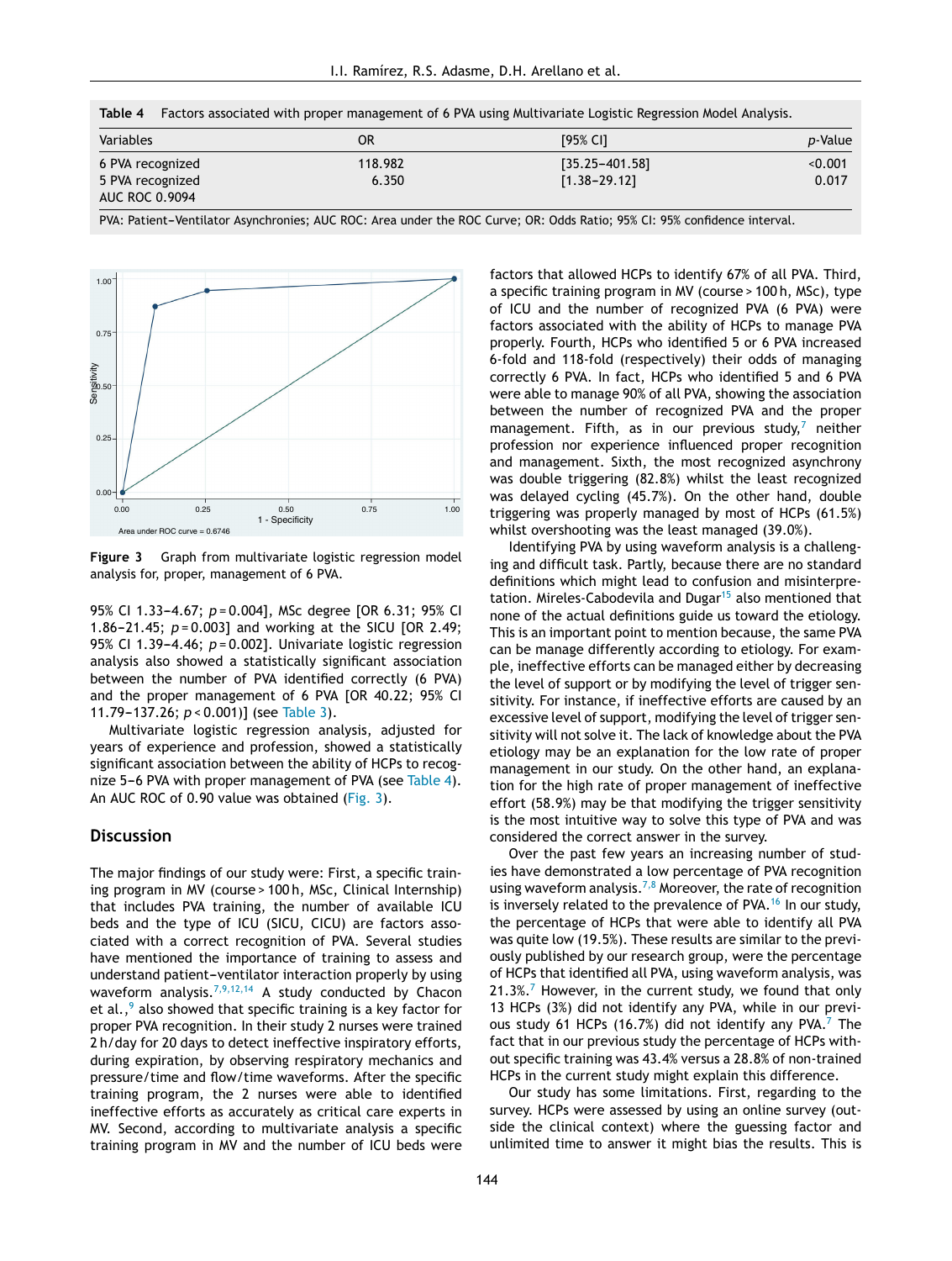important to mention because in a live setting the answers of HCPs could be affected by anxiety, tension, time factor among other distractors. Also, there is no certainty about whether professionals used additional material to answer the questions. In terms of survey content, the survey included only one choice to manage double triggering (increase inspiratory time from 0.80 s to 1.20 s). However, we must consider that double triggering is a type of PVA that can be caused by autotriggering,<sup>[17](#page-8-0)</sup> flow asynchrony (flow starvation),<sup>[18](#page-8-0)</sup> reverse triggering<sup>18-20</sup> and, as mentioned by Aquino Esperanza et al.,<sup>[18](#page-8-0)</sup> by a ''diaphragmatic contraction (neural time) that exceeds the mechanical insufflation time and drives an ineffective effort that, if strong and long enough, generates a second mechanical breath.'' Therefore, in order to properly manage double triggering, additional information about clinical condition and context of the patient should be provided in future survey questions. Also, identification and management of reverse triggering was not included in the survey. This is a poorly recognized PVA that occurs, in deeply sedated patients, when the patient's respiratory center is activated in response to a passive insufflation of the lungs which may lead to double triggering as previously mentioned.<sup>18-20</sup> We decided not to include reverse triggering in the survey because it is a very difficult, PVA, to identify only by visual inspection of pressure time and flow time waveforms. There is, also, difficult to recognized without additional information regarding the clinical context of the patient (level of sedation) and the information provided by the esophageal pressure waveform or the electrical activity of the diaphragm. Increasing sedation or the use of neuromuscular blockers (NMBA) was not included in the survey as a strategy to manage PVA. The reason why sedation was not included among the choices to manage PVA was because it is a controversial topic where some studies have shown that PVA increases with deep sedation, $21$  whist other studies have shown improvement on patient-ventilator interaction.<sup>[22](#page-8-0)</sup> Also, the use of NMBA was not included as a choice to manage PVA because, theoretically, NMBA will correct any type of PVA regardless of etiology. Recently, de Haro et al. $^{23}$  $^{23}$  $^{23}$  assessed the role of sedatives alone, sedatives plus opioids and opioids alone on PVA improvement. They found that in sedatives plus opioids days, the sedative dose was directly associated with the rate of PVA and with a lower level of consciousness, whereas higher opioid doses were associated with a lower asynchrony index without worsening the level of consciousness. These results suggest that opioids should be considered as a strategy to manage PVA in future survey questions.

Second, limitations regarding to professionals that answered the survey. A potential selection bias might be present, due to the nature of our study, since participation was voluntary and might not represent the whole population of HCPs working at ICU. However, participation rate was very high (68.6%) based on surveys sent by intensive care societies. There was an uneven distribution according to the HCP country (for example 138 and 133 HCPs from Brazil and Chile, respectively, answered the survey versus just, 1 HCP from Taiwan, Portugal, England, Cuba, Costa Rica, Nicaragua and Switzerland). This precludes a possible analysis of country as a potential factor associated with proper recognition and management of PVA. There was also an uneven distribution according to profession. The percentage of physicians

who answered the survey was 26% which might be considered a low rate. Specially, because physicians are the professionals in charge of mechanical ventilation. However, it is important to mention that in some Latin American countries including Chile, Brazil, Argentina, physiotherapists and nurses are specially trained to manage mechanical ventilation along with the physician. An explanation for the uneven distribution according to profession could be the fact that only the Chilean and the Spanish Intensive Care Societies sent the survey to physicians whilst, the Brazilian society only sent the survey to physiotherapists. Finally, although our data base shows no multiple surveys answered by the same participant (e.g. same email address), we are not certain whether the same professional answered the survey more than once by using different email accounts.

Identifying patient-ventilator asynchrony is a key factor that increases the likelihood of managing this common phenomenon properly. Specific training programs in mechanical ventilation, with more than 100 h completed and the number of available ICU beds are relevant factors that influence the ability of HCPs to identify PVA. The number of recognized PVA is the main factor that leads to proper, PVA, management.

#### **Contribution of each author**

Ivan I. Ramirez PT contributed with literature search, study design, analysis of data, manuscript preparation.

Rodrigo S. Adasme PT CRT MSc contributed with study design, analysis of data, manuscript preparation, and review of manuscript.

Daniel H. Arellano PT CRT MSc contributed with study design, analysis of data and review of manuscript.

Angelo Roncalli M. Rocha PT MSc contributed with data collection and review of manuscript.

Flavio Maciel D. Andrade PT PhD contributed with data collection and review of manuscript.

Juan Núñez-Silveira PT contributed with data collection and review of manuscript.

Nicolás A. Montecinos PT CRT contributed with data collection and review of manuscript.

Sarah Dias PT contributed with data collection and review of manuscript.

L. Felipe Damiani PT MSc contributed with analysis of data, preparation and review of manuscript.

Ruvistay Gutierrez-Arias PT MSc contributed with analysis of data, preparation and review of manuscript.

Beatriz Lobo-Valbuena contributed with preparation and review of the manuscript.

Federico Gordo MD PhD contributed with data collection, preparation and review of manuscript.

#### **Funding sources**

This research did not receive any specific grant from funding agencies in the public, commercial, or not-for-profit sectors.

#### **Conflict of interest**

None.